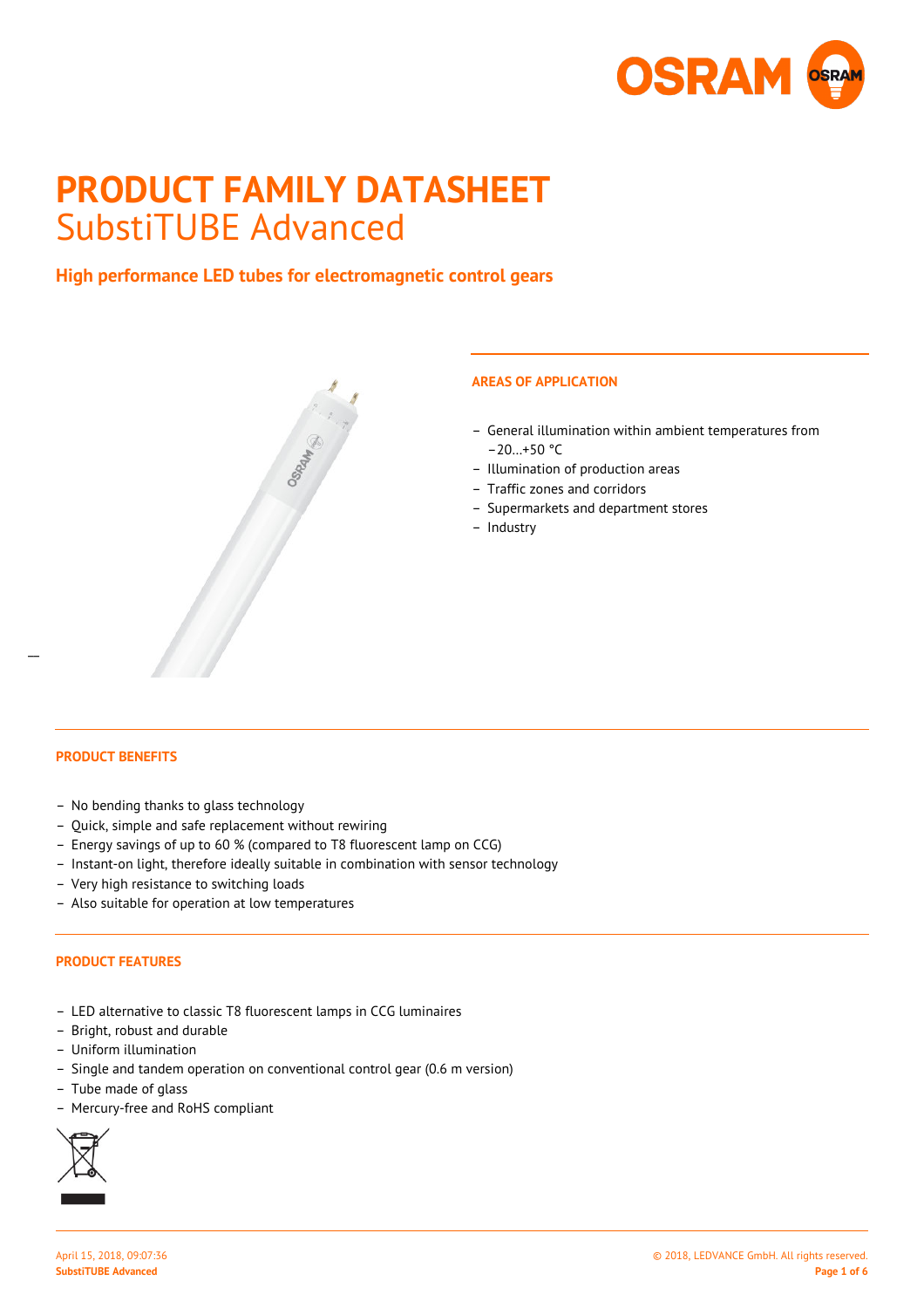# – Type of protection: IP20

– Integrated ECG with high power factor

# **TECHNICAL DATA**

|                            | <b>Electrical data</b>    |                  |                           |                               |                           |                    |                              | <b>Photometrical data</b> |                                    |                        |                                            |                                                         |
|----------------------------|---------------------------|------------------|---------------------------|-------------------------------|---------------------------|--------------------|------------------------------|---------------------------|------------------------------------|------------------------|--------------------------------------------|---------------------------------------------------------|
| <b>Product description</b> | <b>Nominal</b><br>wattage | Rated<br>wattage | <b>Nominal</b><br>voltage | <b>Operating</b><br>frequency | <b>Nominal</b><br>current | Type of<br>current | Light color<br>(designation) | Color<br>temper-<br>ature | <b>Nominal</b><br>luminous<br>flux | Rated<br>luminous flux | <b>Color</b><br>render-<br>ing index<br>Ra | Lumen<br>main.fac<br>t.at end<br>οf<br>nom.life<br>time |
| ST8A-EM 7.3 W/840 600 mm   | 7.30 W                    | 7.30 W           | 220240 V                  | 5060 Hz                       | 0.034A                    | AC                 | Cool White                   | 4000 K                    | 1100 lm                            | 1100 lm                | >80                                        | 0.70                                                    |
| ST8A-EM 7.3 W/865 600 mm   | 7.30 W                    | 7.30 W           | 220240 V                  | 5060 Hz                       | 0.034A                    | AC                 | Cool Daylight                | 6500 K                    | 1100 lm                            | 1100 lm                | >80                                        | 0.70                                                    |
| ST8A-EM 11.3 W/840 900 mm  | 11.30 W                   | 11.30 W          | 220240 V                  | 5060 Hz                       | 0.052A                    | AC                 | Cool White                   | 4000 K                    | 1700 lm                            | 1700 lm                | >80                                        | 0.70                                                    |
| ST8A-EM 11.3 W/865 900 mm  | 11.30 W                   | 11.30 W          | 220240 V                  | 5060 Hz                       | 0.052A                    | AC                 | Cool Daylight                | 6500 K                    | 1700 lm                            | 1700 lm                | >80                                        | 0.70                                                    |
| ST8A-EM 14 W/840 1200 mm   | 14.00 W                   | 14.00 W          | 220240 V                  | 5060 Hz                       | 0.065A                    | AC                 | Cool White                   | 4000 K                    | 2100 lm                            | 2100 lm                | >80                                        | 0.70                                                    |
| ST8A-EM 14 W/865 1200 mm   | 14.00 W                   | 14.00 W          | 220240 V                  | 5060 Hz                       | 0.065A                    | AC                 | Cool Daylight                | 6500 K                    | 2100 lm                            | 2100 lm                | >80                                        | 0.70                                                    |
| ST8A-EM 20.6 W/840 1500 mm | 20.60 W                   | 20.60 W          | 220240 V                  | 5060 Hz                       | 0.095A                    | AC                 | Cool White                   | 4000 K                    | 3100 lm                            | 3100 lm                | >80                                        | 0.70                                                    |
| ST8A-EM 20.6 W/865 1500 mm | 20.60 W                   | 20.60 W          | 220240 V                  | 5060 Hz                       | 0.095A                    | AC                 | Cool Daylight                | 6500K                     | 3100 lm                            | 3100 lm                | >80                                        | 0.70                                                    |

|                            | Light technical data |                                                |                          | Dimensions & weight |                          |                | Lifespan<br>Temperatures &<br>operating<br>conditions |                        |                                            |
|----------------------------|----------------------|------------------------------------------------|--------------------------|---------------------|--------------------------|----------------|-------------------------------------------------------|------------------------|--------------------------------------------|
| <b>Product description</b> | <b>Starting time</b> | Rated<br>beam<br>angle<br>(half peak<br>value) | Warm-up<br>time $(60 %)$ | Tube<br>diamete     | <b>Product</b><br>weight | Overall length | Ambient<br>temperature range                          | Nominal lamp life time | <b>Number</b><br>of<br>switching<br>cycles |
| ST8A-EM 7.3 W/840 600 mm   | 0.5 s                | 210.00°                                        | < 0.50 s                 | 25.5 mm             | 112.00 a                 | 602.0 mm       | $-20+50$ °C                                           | 50000 h                | 200000                                     |
| ST8A-EM 7.3 W/865 600 mm   | 0.5 s                | 210.00 °                                       | < 0.50 s                 |                     | 25.5 mm 112.00 g         | 602.0 mm       | $-20+50$ °C                                           | 50000 h                | 200000                                     |
| ST8A-EM 11.3 W/840 900 mm  | 0.5 s                | 210.00 °                                       | 0.50 s                   | 25.5 mm             | 160.00 g                 | 907.0 mm       | $-20+50$ °C                                           | 50000 h                | 200000                                     |
| ST8A-EM 11.3 W/865 900 mm  | 0.5 s                | 210.00°                                        | < 0.50 s                 | 25.5 mm             | 160.00 a                 | 907.0 mm       | $-20+50$ °C                                           | 50000 h                | 200000                                     |
| ST8A-EM 14 W/840 1200 mm   | 0.5 s                | 210.00°                                        | 0.50 s                   |                     | 198.00 g                 | 1213 mm        | $-20+50$ °C                                           | 50000 h                | 200000                                     |
| ST8A-EM 14 W/865 1200 mm   | 0.5 s                | 210.00°                                        | 0.50 s                   |                     | 198.00 g                 | 1213 mm        | $-20+50$ °C                                           | 50000 h                | 200000                                     |
| ST8A-EM 20.6 W/840 1500 mm | 0.5 s                | 210.00 °                                       | 0.50 s                   |                     | 252.00 <sub>q</sub>      | 1513 mm        | $-20+50$ °C                                           | 50000 h                | 200000                                     |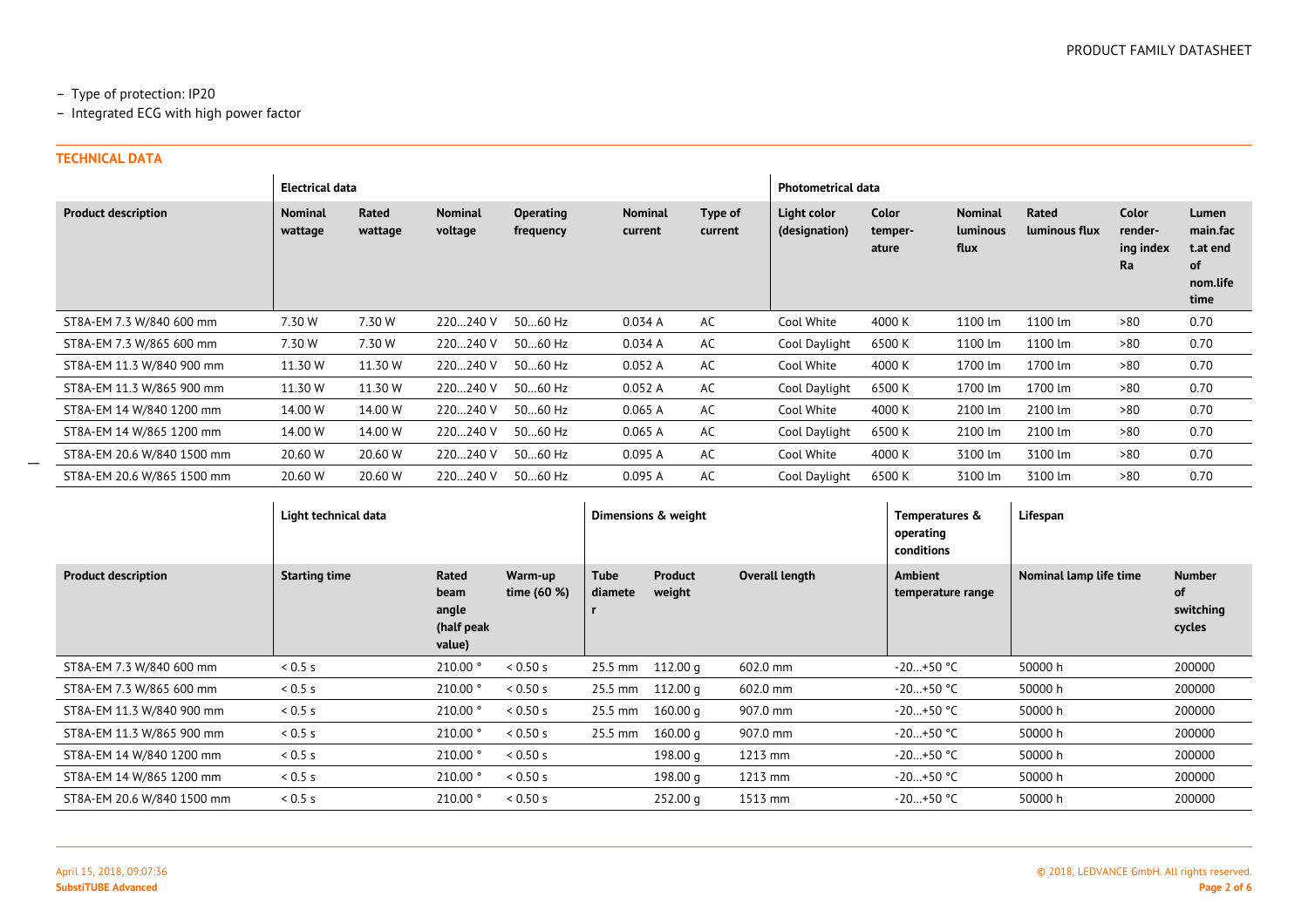|                            | Light technical data |                                                |                        | Dimensions & weight |                   |                | Temperatures &<br>operating<br>conditions | Lifespan               |                                            |
|----------------------------|----------------------|------------------------------------------------|------------------------|---------------------|-------------------|----------------|-------------------------------------------|------------------------|--------------------------------------------|
| <b>Product description</b> | <b>Starting time</b> | Rated<br>beam<br>angle<br>(half peak<br>value) | Warm-up<br>time (60 %) | Tube<br>diamete     | Product<br>weight | Overall length | Ambient<br>temperature range              | Nominal lamp life time | <b>Number</b><br>of<br>switching<br>cycles |
| ST8A-EM 20.6 W/865 1500 mm | 0.5s                 | 210.00                                         | 0.50 s                 |                     | 252.00 g          | 1513 mm        | -20…+50 °C                                | 50000 h                | 200000                                     |

|                            | Additional product data |              | <b>Capabilities</b> | Certificates<br>čx<br>standards | Country-specific categorizations | Logistical<br>data  |
|----------------------------|-------------------------|--------------|---------------------|---------------------------------|----------------------------------|---------------------|
| <b>Product description</b> | <b>Base (standard</b>   | Mercury-free | <b>Dimmable</b>     | Type of                         | <b>ILCOS</b>                     | Temperature         |
|                            | designation)            |              |                     | protection                      |                                  | range at<br>storage |
| ST8A-EM 7.3 W/840 600 mm   | G13                     | Yes          | No                  | IP20                            | DR-7.3/840-G13-26/602            | $-2080$ °C          |
| ST8A-EM 7.3 W/865 600 mm   | G13                     | Yes          | No                  | IP <sub>20</sub>                | DR-7.3/865-G13-25.5/602          | $-2080$ °C          |
| ST8A-EM 11.3 W/840 900 mm  | G13                     | Yes          | No                  | IP <sub>20</sub>                | DR-11.3/840-G13-25.5/907         | $-2080$ °C          |
| ST8A-EM 11.3 W/865 900 mm  | G13                     | Yes          | No                  | IP <sub>20</sub>                | DR-11.3/865-G13-25.5/907         | $-2080$ °C          |
| ST8A-EM 14 W/840 1200 mm   | G13                     | Yes          | No                  | IP20                            | DR-14/840-G13-25.5/1213          | $-2080$ °C          |
| ST8A-EM 14 W/865 1200 mm   | G13                     | Yes          | No                  | IP20                            | DR-14/865-G13-25.5/1213          | $-2080$ °C          |
| ST8A-EM 20.6 W/840 1500 mm | G13                     | Yes          | No                  | IP <sub>20</sub>                | DR-20.6/840-G13-25.5/1513        | $-2080$ °C          |
| ST8A-EM 20.6 W/865 1500 mm | G13                     | Yes          | No                  | IP <sub>20</sub>                | DR-20.6/865-G13-25.5/1513        | $-2080$ °C          |

 $\overline{\phantom{a}}$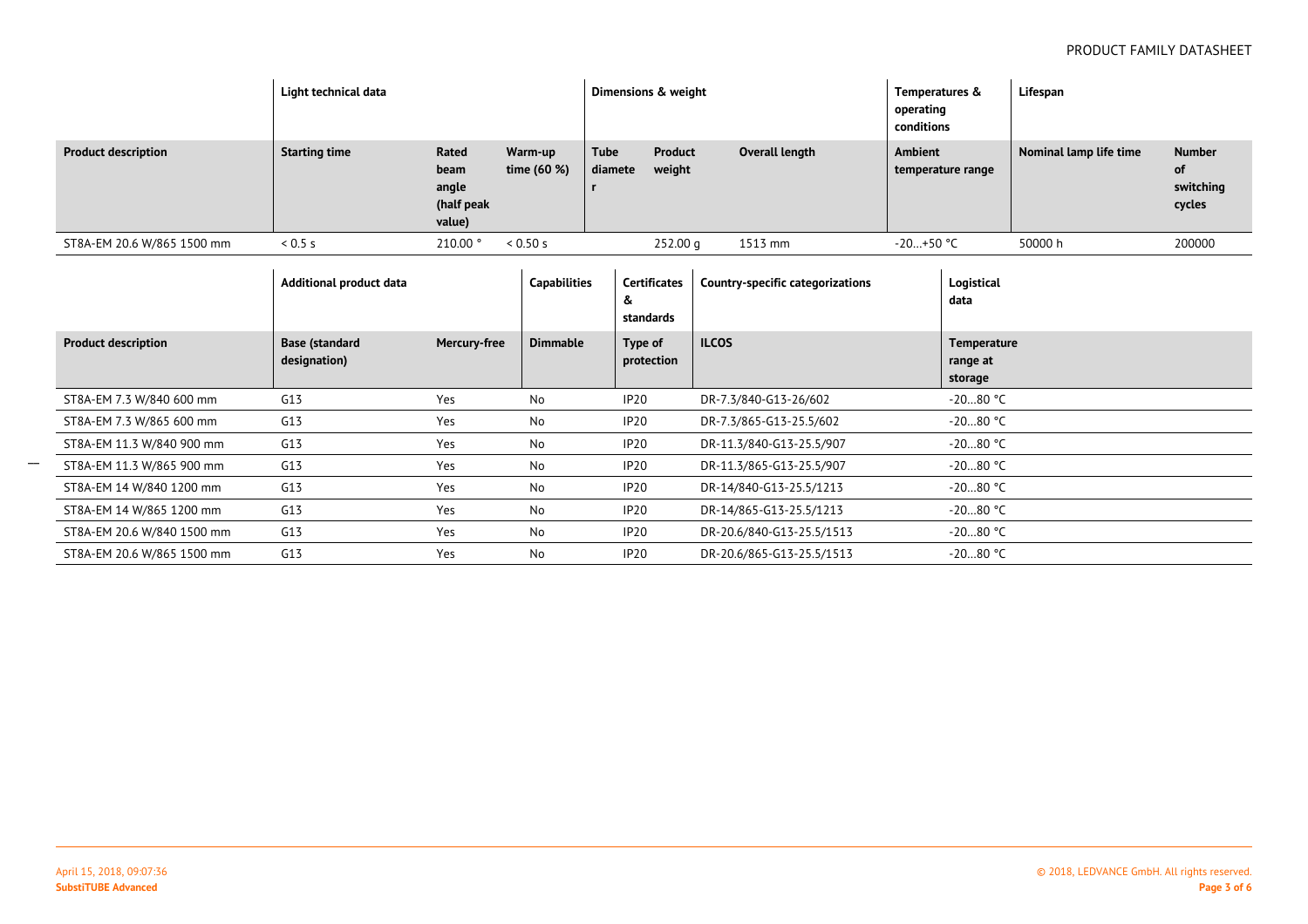

ST8A-EM 7.3 W/840 600 mm, ST8A-EM7.3 W/865 600 mm, ST8A-EM 11.3 W/840 900 mm, ST8A-EM 11.3 W/865 900 mm, ST8A-EM 14 W/840 1200 mm, ST8A-EM 14 W/865 1200 mm, ST8A-EM20.6 W/840 1500 mm, ST8A-EM 20.6W/865 1500 mm

#### **EQUIPMENT / ACCESSORIES**

– Suitable for operation with low-loss and conventional control gears

#### **SAFETY ADVICE**

 $\overline{\phantom{a}}$ 

Not suitable for operation with electronic control gear.

Operation in outdoor applications in suitable damp-proof luminaires possible according to data sheet and installation instruction.

#### **APPLICATION ADVICE**

For more detailed application information and graphics please see product datasheet.

April 15, 2018, 09:07:36**SubstiTUBE Advanced**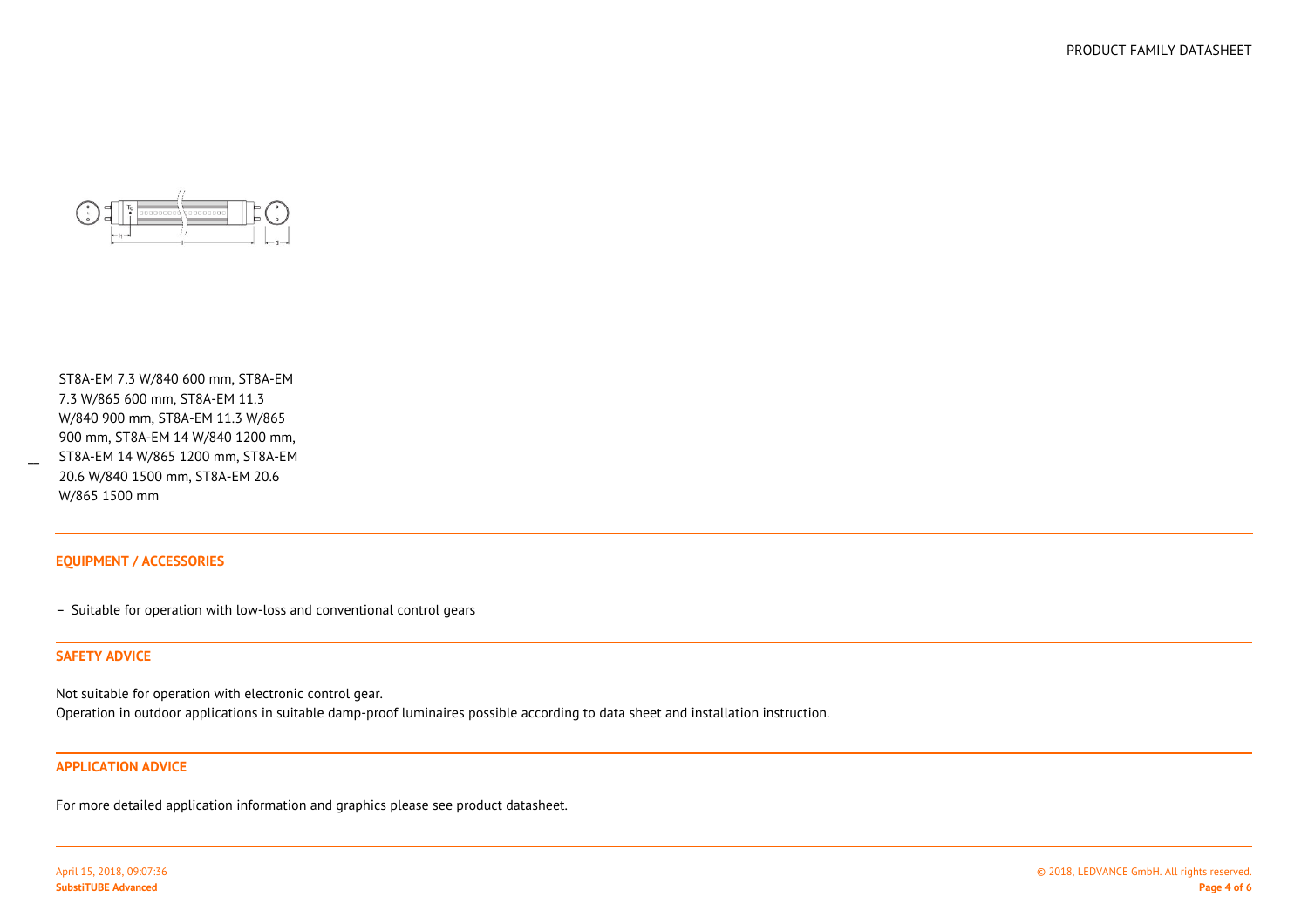#### **LOGISTICAL DATA**

| <b>Product code</b> | <b>Product description</b> | Packaging unit (Pieces/Unit) | Dimensions (length x width x height) | <b>Volume</b>           | <b>Gross weight</b> |
|---------------------|----------------------------|------------------------------|--------------------------------------|-------------------------|---------------------|
| 4058075818057       | ST8A-EM 7.3 W/840 600 mm   | Shipping carton box<br>10    | 742 mm x 210 mm x 115 mm             | $17.92 \text{ dm}^3$    | 1805.00 g           |
| 4058075818071       | ST8A-EM 7.3 W/865 600 mm   | Shipping carton box<br>10    | 742 mm x 210 mm x 115 mm             | $17.92 \text{ dm}^3$    | 1782.00 g           |
| 4058075818095       | ST8A-EM 11.3 W/840 900 mm  | Shipping carton box<br>10    | 1048 mm x 210 mm x 115 mm            | $25.31$ dm <sup>3</sup> | 2520.00 g           |
| 4058075818118       | ST8A-EM 11.3 W/865 900 mm  | Shipping carton box<br>10    | 1048 mm x 210 mm x 115 mm            | 25.31 dm <sup>3</sup>   | 2521.00 g           |
| 4058075818132       | ST8A-EM 14 W/840 1200 mm   | Shipping carton box<br>10    | 1352 mm x 210 mm x 115 mm            | $32.65$ dm <sup>3</sup> | 3009.00 g           |
| 4058075818156       | ST8A-EM 14 W/865 1200 mm   | Shipping carton box<br>10    | 1352 mm x 210 mm x 115 mm            | $32.65$ dm <sup>3</sup> | 3150.00 g           |
| 4058075818170       | ST8A-EM 20.6 W/840 1500 mm | Shipping carton box<br>10    | 1652 mm x 210 mm x 115 mm            | 39.90 $dm^3$            | 3654.00 g           |
| 4058075818194       | ST8A-EM 20.6 W/865 1500 mm | Shipping carton box<br>10    | 1652 mm x 210 mm x 115 mm            | $39.90 \text{ dm}^3$    | 3950.00 g           |

The mentioned product code describes the smallest quantity unit which can be ordered. One shipping unit can contain one or more single products. When placing an order, for the quantity please enter single or multiples of a shipping unit.

# **REFERENCES / LINKS**

For current information see

 $\blacktriangleright$ <www.ledvance.com/substitube>

# **LEGAL ADVICE**

When used to replace a T8 fluorescent lamp the total energy efficiency and light distribution depends on the design of the lighting system.

### **DISCLAIMER**

April 15, 2018, 09:07:36**SubstiTUBE Advanced**